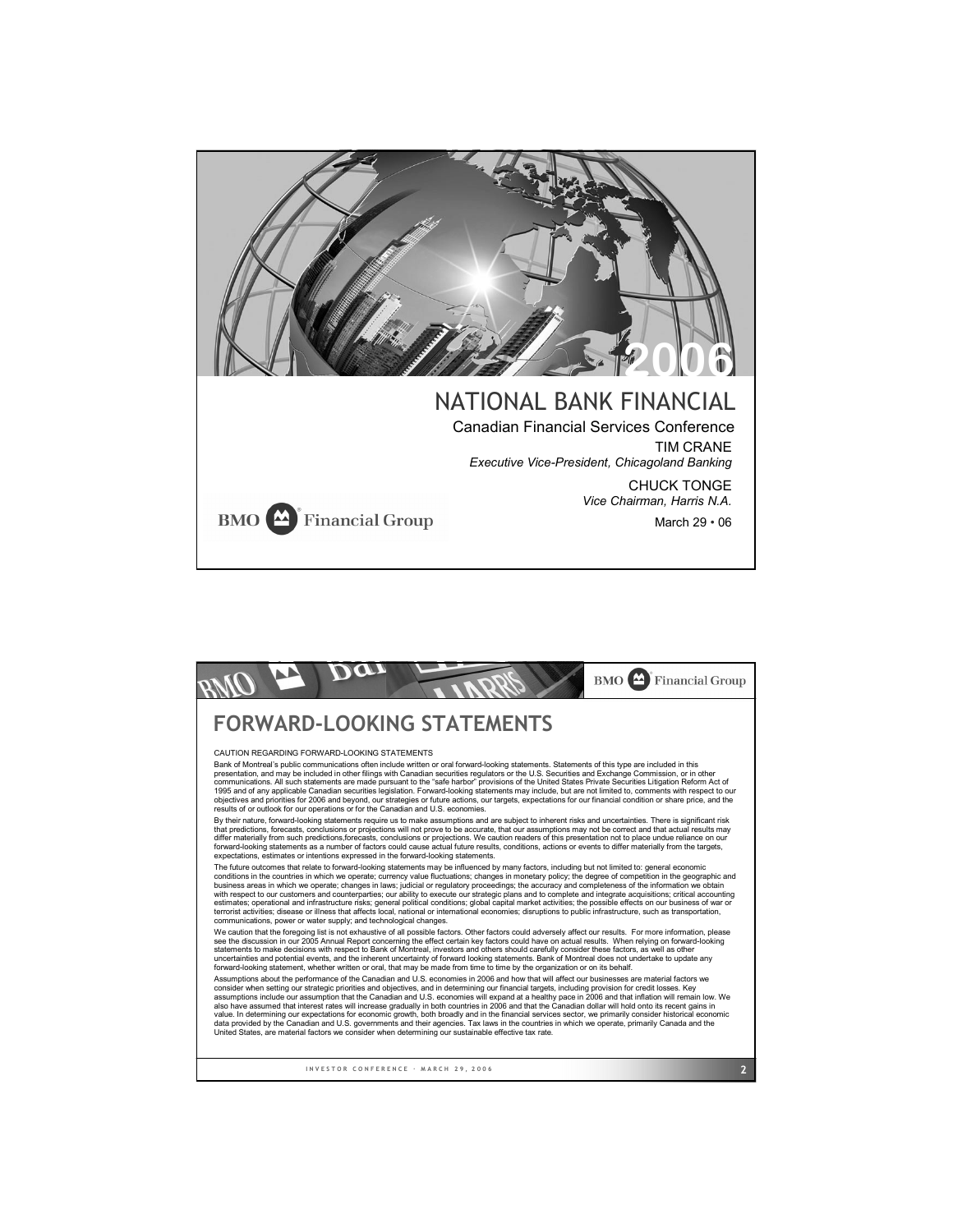

|                        | <b>Financial Group</b><br>$BMO$ <sup><math>\triangle</math></sup>                                                                                          |
|------------------------|------------------------------------------------------------------------------------------------------------------------------------------------------------|
| <b>2006 PRIORITIES</b> |                                                                                                                                                            |
|                        | <b>Achieve financial targets</b> with a particular focus on revenue growth to<br>improve productivity                                                      |
|                        | Drive revenue growth by providing a superior client experience and earning a<br>larger share of customers' business                                        |
|                        | Continue to improve U.S. performance                                                                                                                       |
|                        | Accelerate growth in the United States both organically and through<br>acquisitions                                                                        |
|                        | Grow net income in Canada through operational efficiency and improved market<br>share, accelerating our growth in commercial banking and wealth management |
|                        | Build a high-performance organization by developing our people, living our<br>values and being an employer of choice                                       |
|                        | <b>Maintain our world-class foundation</b> of leading governance, sound risk<br>management, productive systems and excellent after sales service           |
|                        | INVESTOR CONFERENCE · MARCH 29, 2006                                                                                                                       |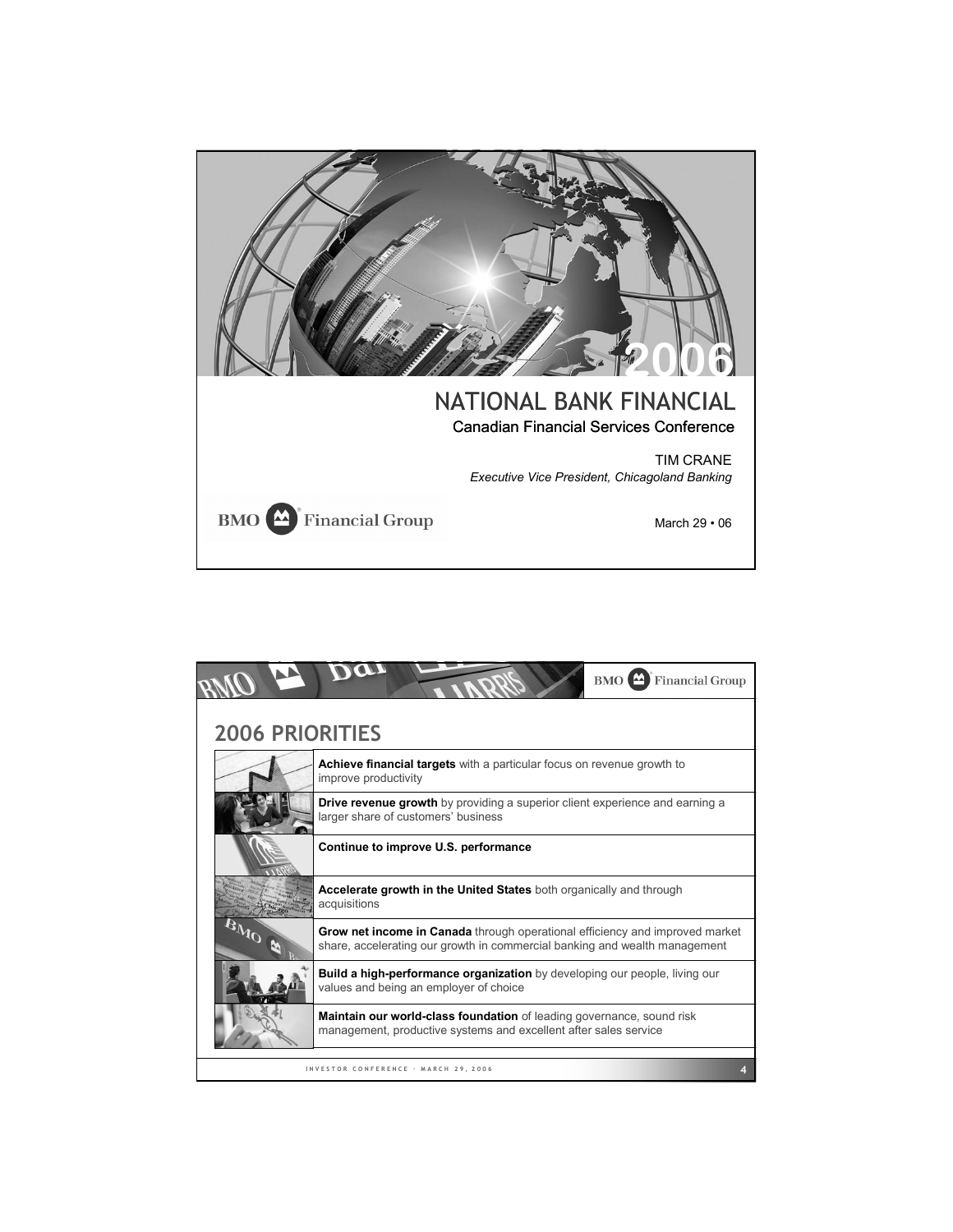

|                                                                                                                |                                                                                                                                      |                        | <b>BMO</b>                | <b>Financial Group</b>           |  |  |  |
|----------------------------------------------------------------------------------------------------------------|--------------------------------------------------------------------------------------------------------------------------------------|------------------------|---------------------------|----------------------------------|--|--|--|
| <b>OVERVIEW OF THE U.S. FINANCIAL SERVICES</b><br><b>INDUSTRY</b>                                              |                                                                                                                                      |                        |                           |                                  |  |  |  |
| $\circ$ Large, growing, diverse and<br>fragmented market with almost<br>9,000 banking institutions and thrifts | <b>Top 5 MSA Profile</b><br>Per Capita                                                                                               |                        |                           |                                  |  |  |  |
| ○ U.S. and Canadian markets have<br>significant differences in customer<br>preferences and market structure    |                                                                                                                                      | Population<br>$(MM)^*$ | Population<br>Growth(%)** | Personal<br>Income<br>$(SM)$ *** |  |  |  |
| Payment processing models                                                                                      | New York<br>Los Angeles                                                                                                              | 18.7<br>12.9           | 10.8<br>8.4               | 41<br>33                         |  |  |  |
| Adoption of electronic channels                                                                                | <b>Chicago</b>                                                                                                                       | 9.4                    | 12.7                      | 35                               |  |  |  |
| Regulatory requirements (e.g.,                                                                                 | Philadelphia                                                                                                                         | 5.8                    | 12.6                      | 37                               |  |  |  |
| Community reinvestment act,                                                                                    | <b>Dallas</b>                                                                                                                        | 5.7                    | 29.3                      | 34                               |  |  |  |
| Anti-money laundering)<br>Customer buying behaviour and<br>share of wallet                                     | Population as of July 2004<br>Population growth rate 1990-2000<br>Per capita income in 2003<br>Source: SNL database, FDIC, US census |                        |                           |                                  |  |  |  |
| INVESTOR CONFERENCE · MARCH 29, 2006<br>6                                                                      |                                                                                                                                      |                        |                           |                                  |  |  |  |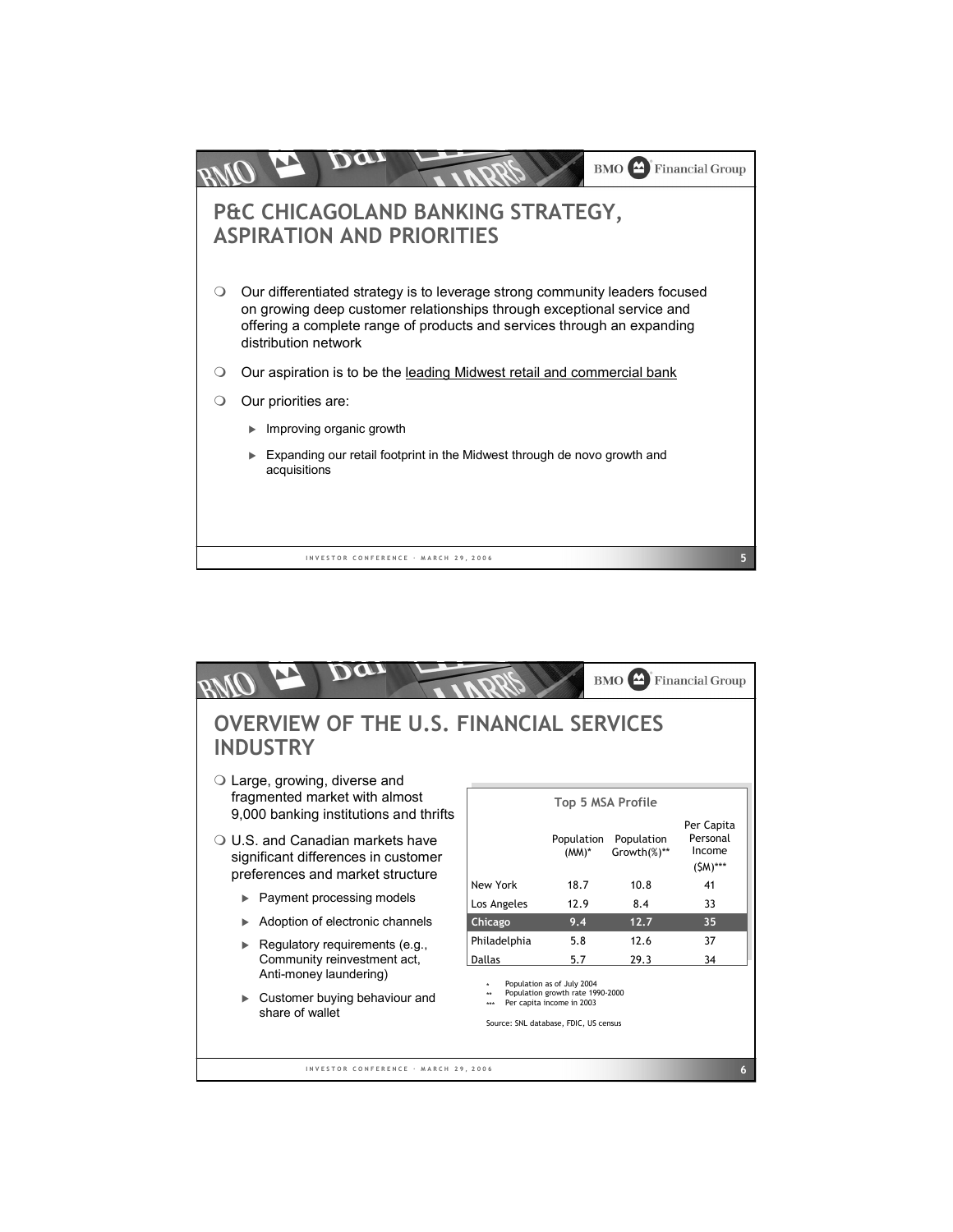|                                                                                                                                                         |                                                                             |     | <b>BMO</b>                  |                                | <b>Financial Group</b>                    |
|---------------------------------------------------------------------------------------------------------------------------------------------------------|-----------------------------------------------------------------------------|-----|-----------------------------|--------------------------------|-------------------------------------------|
| <b>CHICAGO AREA OVERVIEW</b><br>An attractive, growing, fragmented and competitive retail banking market                                                |                                                                             |     |                             |                                |                                           |
| ○ Chicago Metropolitan Statistical<br>Area (MSA) key demographic<br>indicators:                                                                         | Top 5 MSA Profile                                                           |     |                             |                                |                                           |
| $\triangleright$ Population growth in the second<br>quartile of all U.S. MSAs                                                                           |                                                                             | #   | # of Bank<br>Banks branches | Branches/<br>100,000<br>people | Deposit share<br>of top 5<br>competitors* |
| $\triangleright$ Median household income in the first<br>quartile of all U.S. MSAs                                                                      | New York                                                                    | 233 | 5,236                       | 28                             | 57%                                       |
| ○ Banking statistics:                                                                                                                                   | Los Angeles                                                                 | 160 | 2,227                       | 17                             | 53%                                       |
| Almost 3,000 branches in MSA                                                                                                                            | Chicago                                                                     | 309 | 2,989                       | 32                             | 45%                                       |
| Top 5 bank deposit market share                                                                                                                         | Philadelphia                                                                | 156 | 1,893                       | 33                             | 54%                                       |
| significantly lags other major MSAs;<br>increasing market fragmentation                                                                                 | <b>Dallas</b>                                                               | 176 | 1.493                       | 26                             | 67%                                       |
| $\triangleright$ 14 new banking charters granted and<br>over 561 new branches opened in<br>last 3 years (highest MSA branch<br>growth rate in the U.S.) | * Unadjusted in-market deposits as of 6/30/05<br>Source: SNL database, FDIC |     |                             |                                |                                           |
| INVESTOR CONFERENCE · MARCH 29, 2006                                                                                                                    |                                                                             |     |                             |                                | 7                                         |

|                                                                                                                                                                                                                                                                                                                                                                 |                                      |                      |                      |                                | $BMO$ <sup><math>\triangle</math></sup> | <b>Financial Group</b>                |  |
|-----------------------------------------------------------------------------------------------------------------------------------------------------------------------------------------------------------------------------------------------------------------------------------------------------------------------------------------------------------------|--------------------------------------|----------------------|----------------------|--------------------------------|-----------------------------------------|---------------------------------------|--|
| <b>CHICAGO MSA MARKET SHARE INFORMATION</b><br>Retail and small business adjusted deposit market share                                                                                                                                                                                                                                                          |                                      |                      |                      |                                |                                         |                                       |  |
|                                                                                                                                                                                                                                                                                                                                                                 | Number of<br><b>Branches</b>         | 2000<br>share<br>(%) | 2005<br>share<br>(%) | 1 Year<br><b>Growth</b><br>(%) | 5 Year<br><b>Growth</b><br>(%)          | Deposits per<br>Branch (\$MM)<br>2005 |  |
| Chase                                                                                                                                                                                                                                                                                                                                                           | 287                                  | 10.6                 | 10.5                 | 1.9                            | 37.7                                    | 61.3                                  |  |
| Harris*                                                                                                                                                                                                                                                                                                                                                         | 172                                  | 8.1                  | 8.5                  | 0.4                            | 45.5                                    | 83.1                                  |  |
| LaSalle                                                                                                                                                                                                                                                                                                                                                         | 140                                  | 10.1                 | 7.6                  | 3.2                            | 4.9                                     | 91.4                                  |  |
| Fifth Third                                                                                                                                                                                                                                                                                                                                                     | 103                                  | 48                   | 4 3                  | 13.5                           | 274                                     | 70.9                                  |  |
| Charter One                                                                                                                                                                                                                                                                                                                                                     | 136                                  | 3.8                  | 3.8                  | 0.7                            | 401                                     | 47.1                                  |  |
| Top 5 Share (%)                                                                                                                                                                                                                                                                                                                                                 |                                      | 37.4                 | 34.7                 |                                |                                         |                                       |  |
| Total Market Size (US\$B)                                                                                                                                                                                                                                                                                                                                       |                                      | \$120.3              | \$168.7              |                                |                                         |                                       |  |
| Total Market Growth (%)                                                                                                                                                                                                                                                                                                                                         |                                      | 8.4                  | 7.7                  | 7.7                            | 40.3                                    |                                       |  |
| * Harris branch count above excludes 19 Mercantile branches, 2 Villa Park branches and 6 net new branches opened post 6/30/05<br>Source: www.fdic.gov as at June 30, 2005. Market share data for 8 counties: Cook, DuPage, Grundy, Kane, Kendall, Lake,<br>McHenry, Will. Data adjusted to remove large corporate/wholesale deposits on a Y/Y consistent basis. |                                      |                      |                      |                                |                                         |                                       |  |
|                                                                                                                                                                                                                                                                                                                                                                 | INVESTOR CONFERENCE · MARCH 29, 2006 |                      |                      |                                |                                         | 8                                     |  |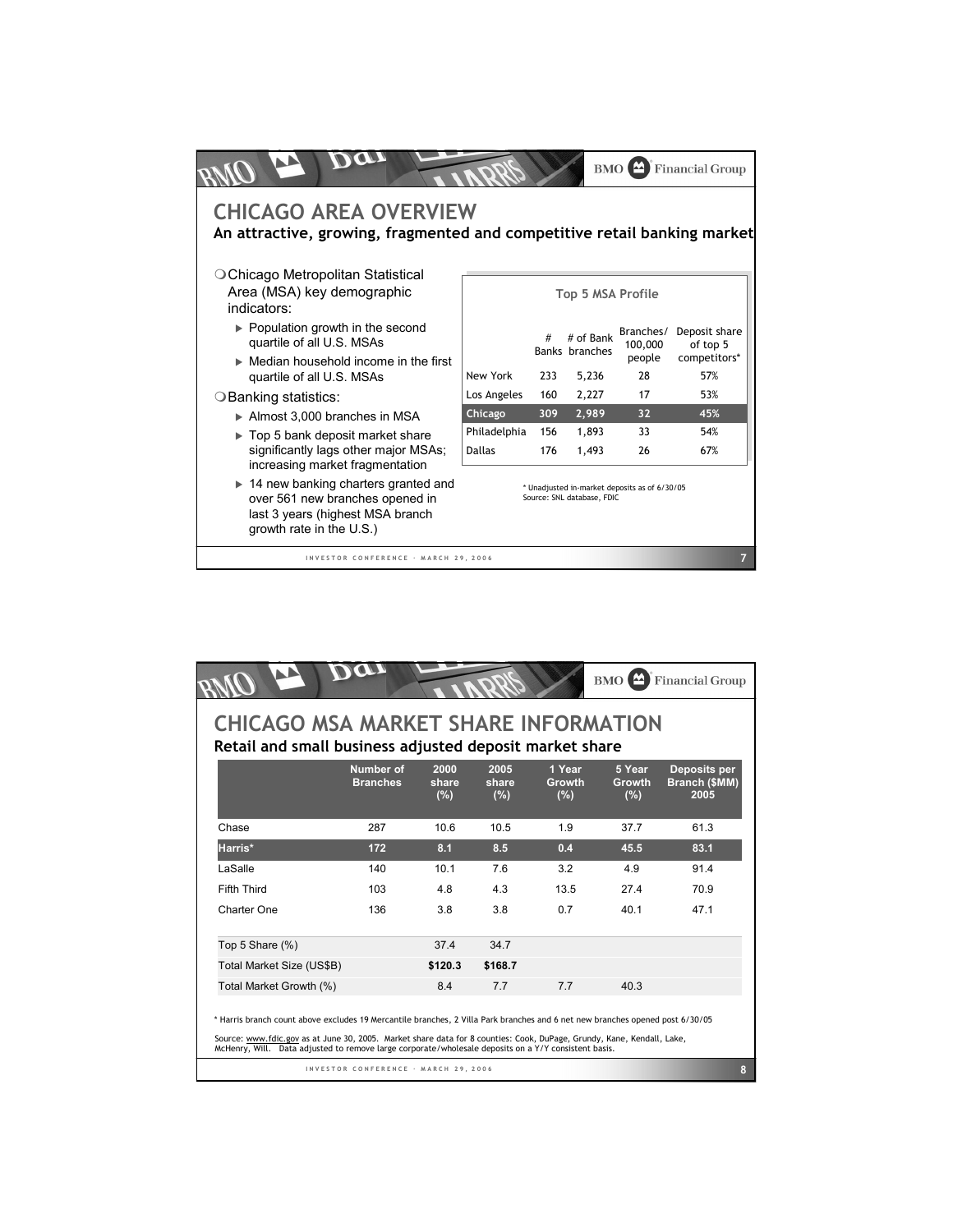

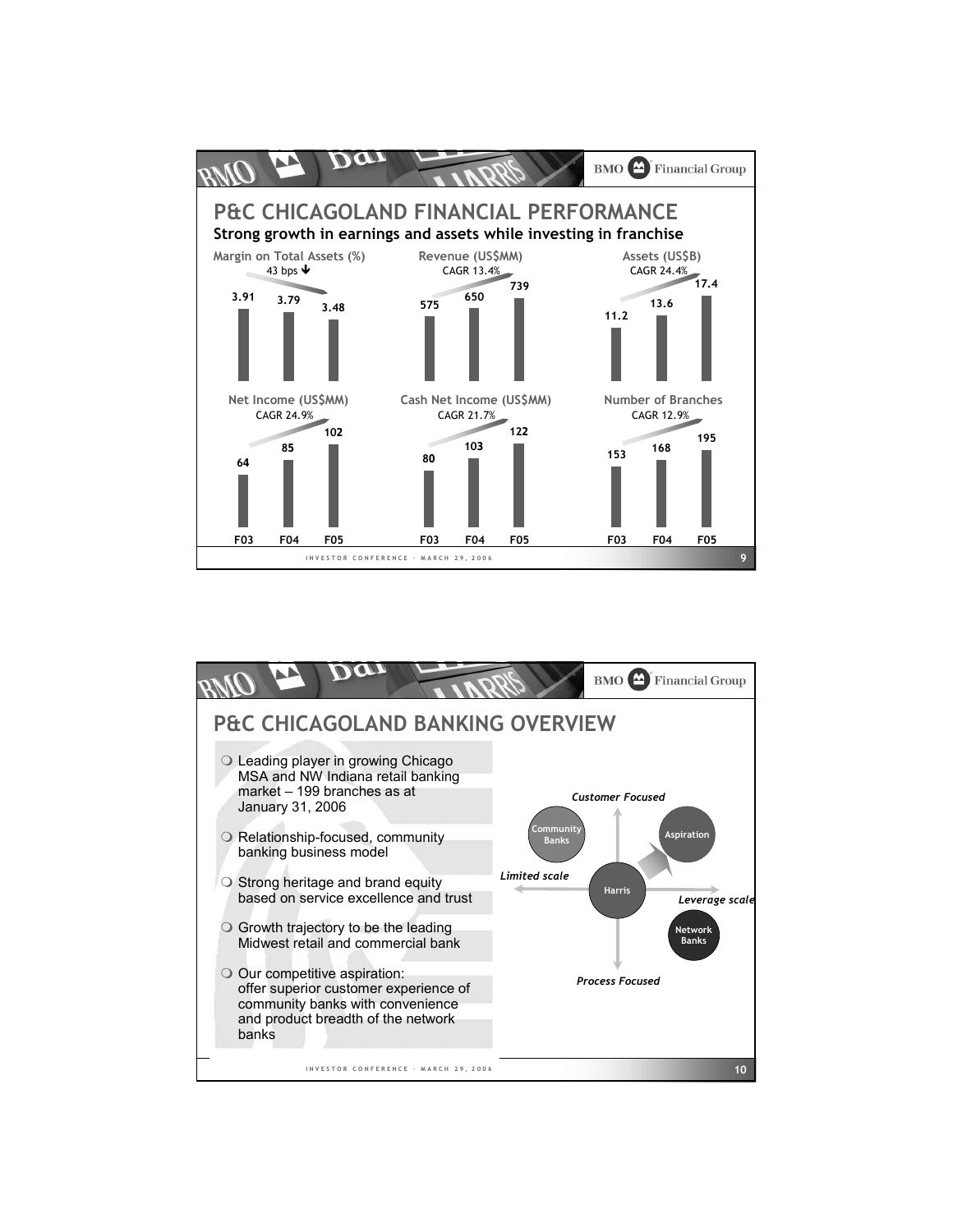

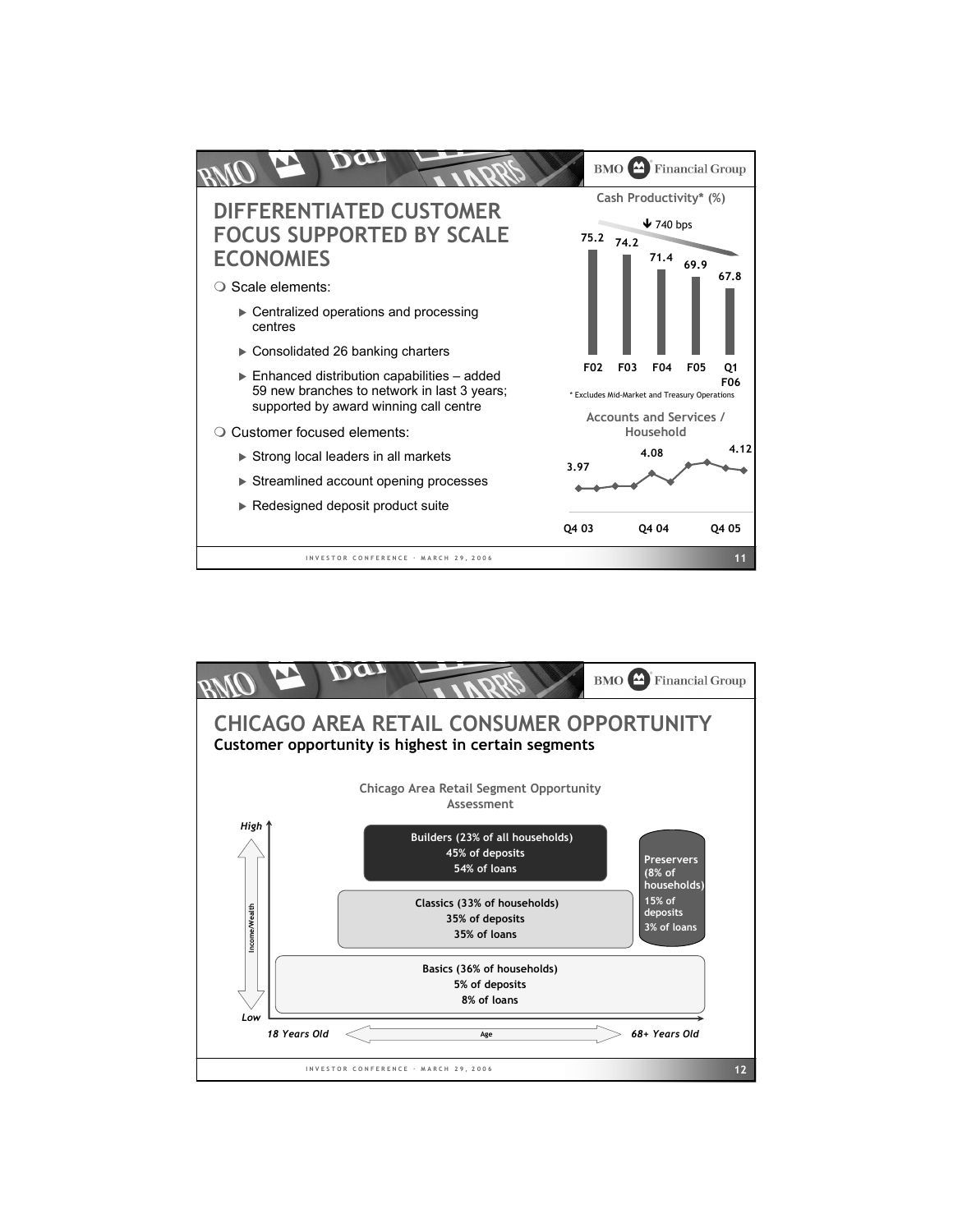

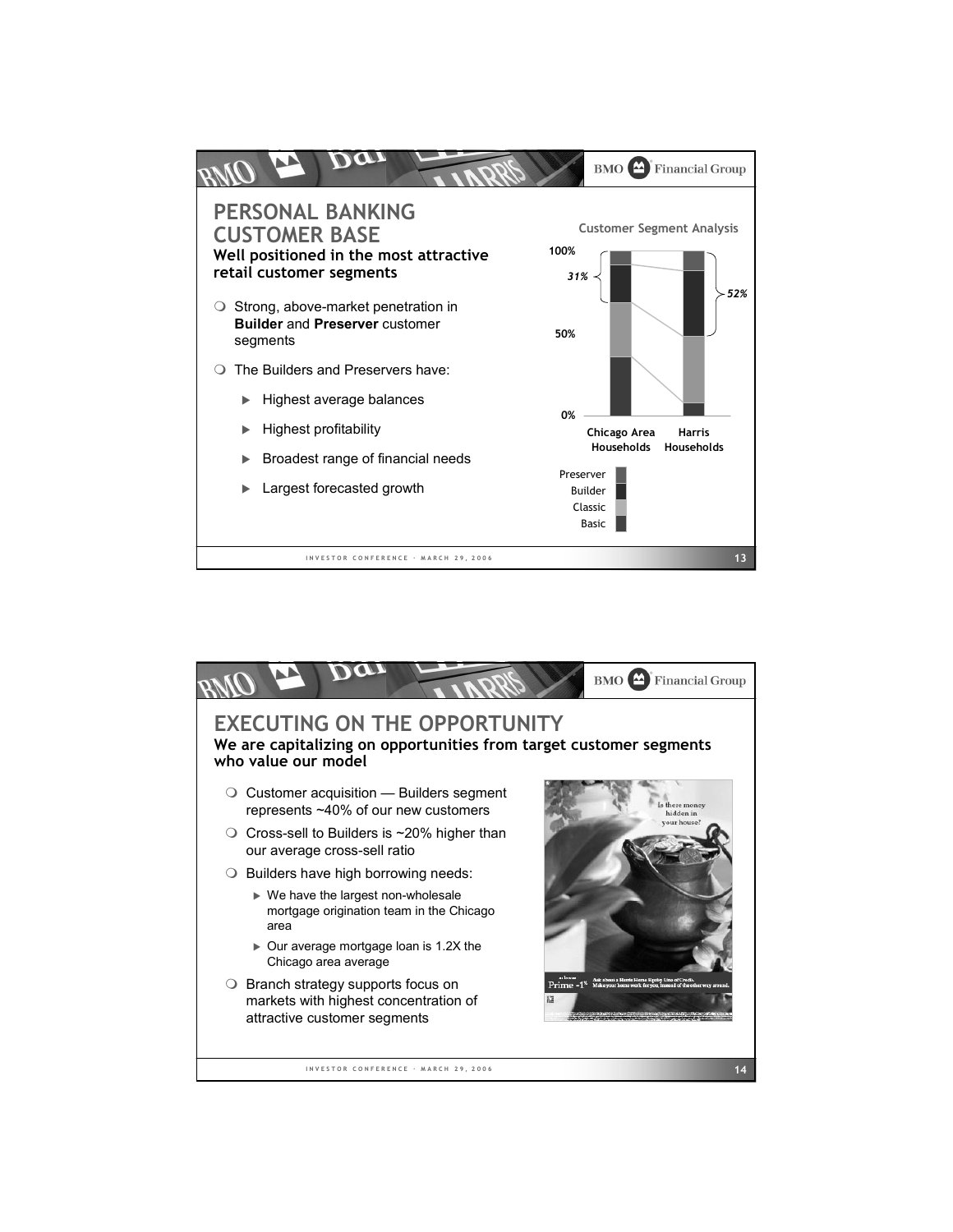

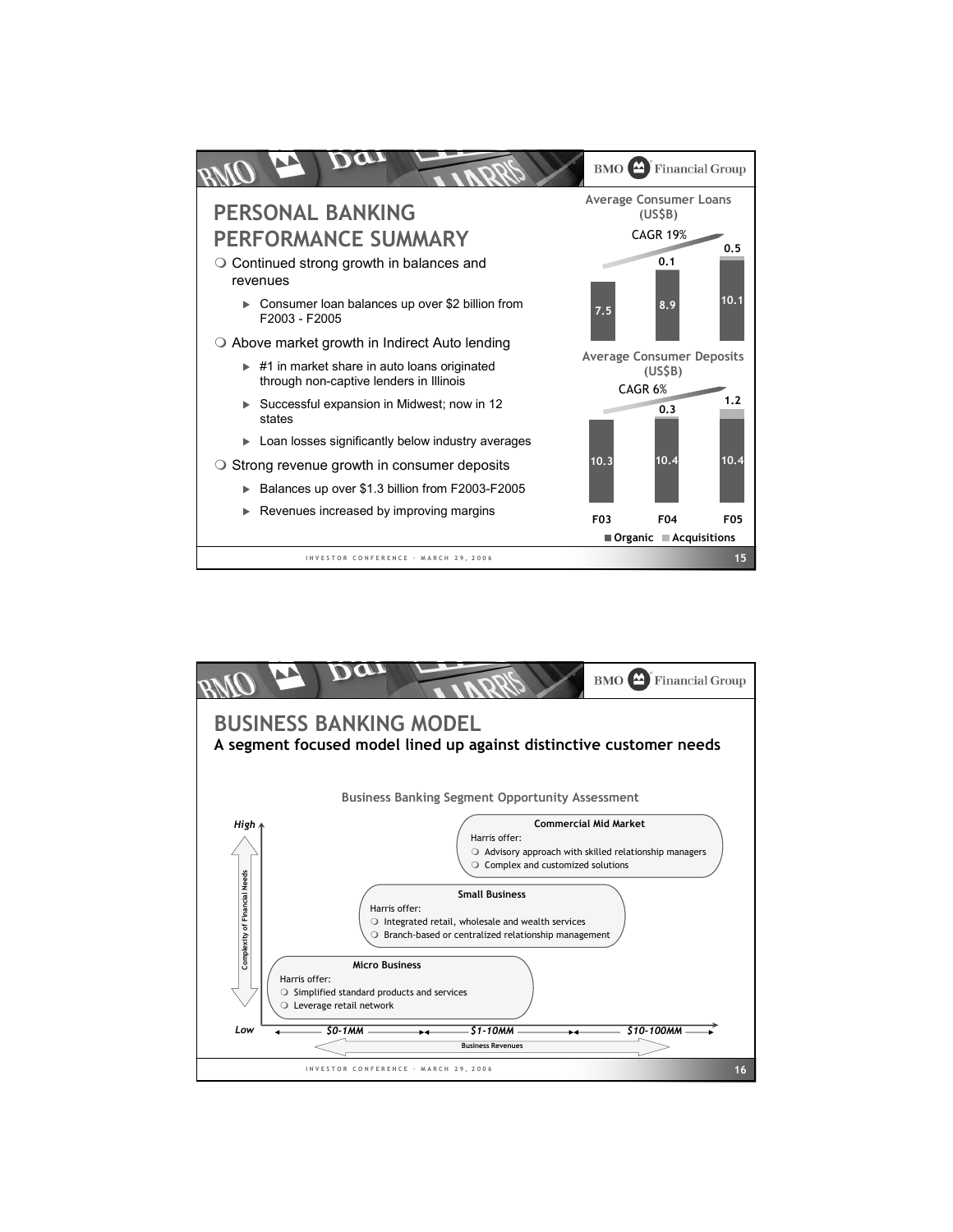

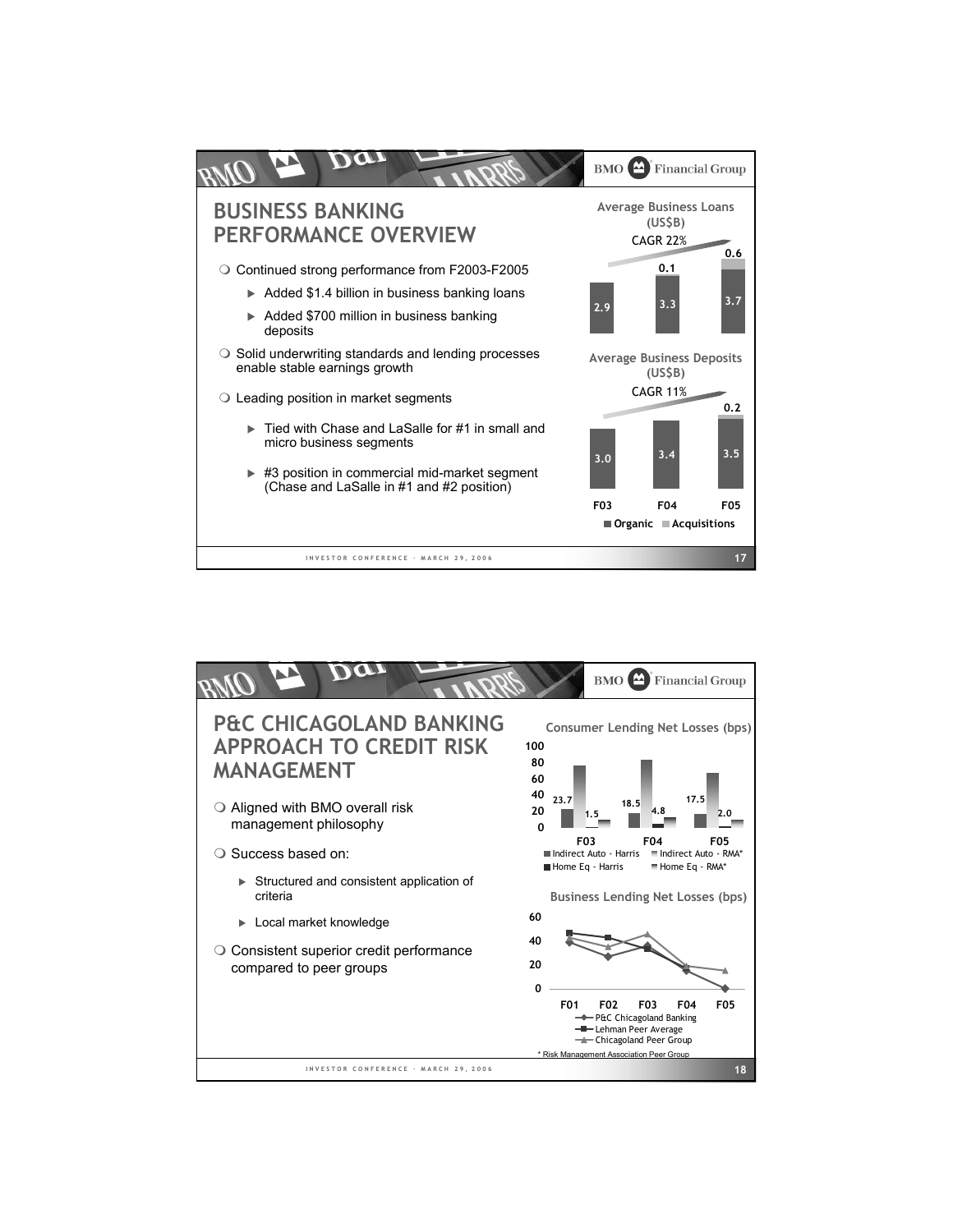

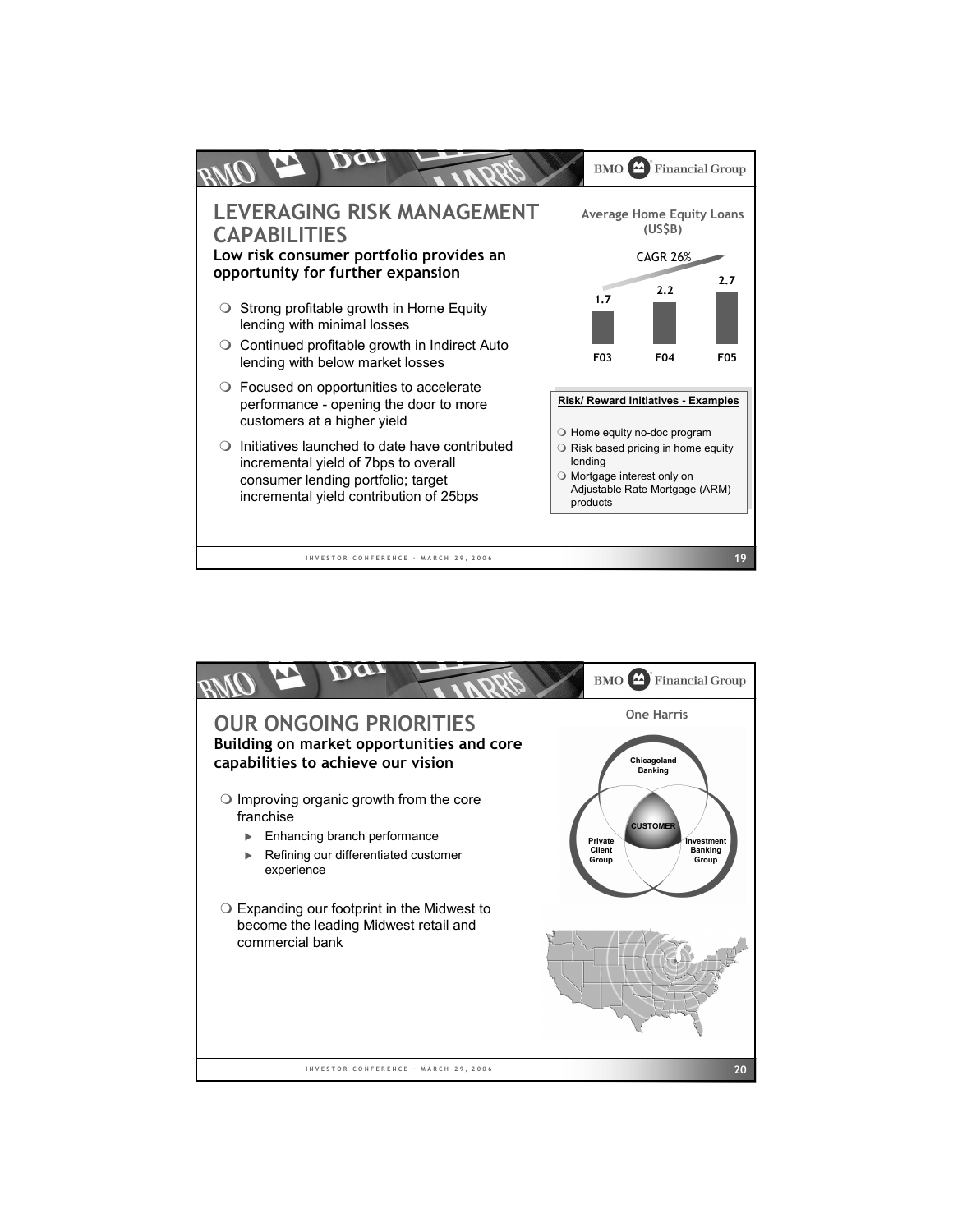

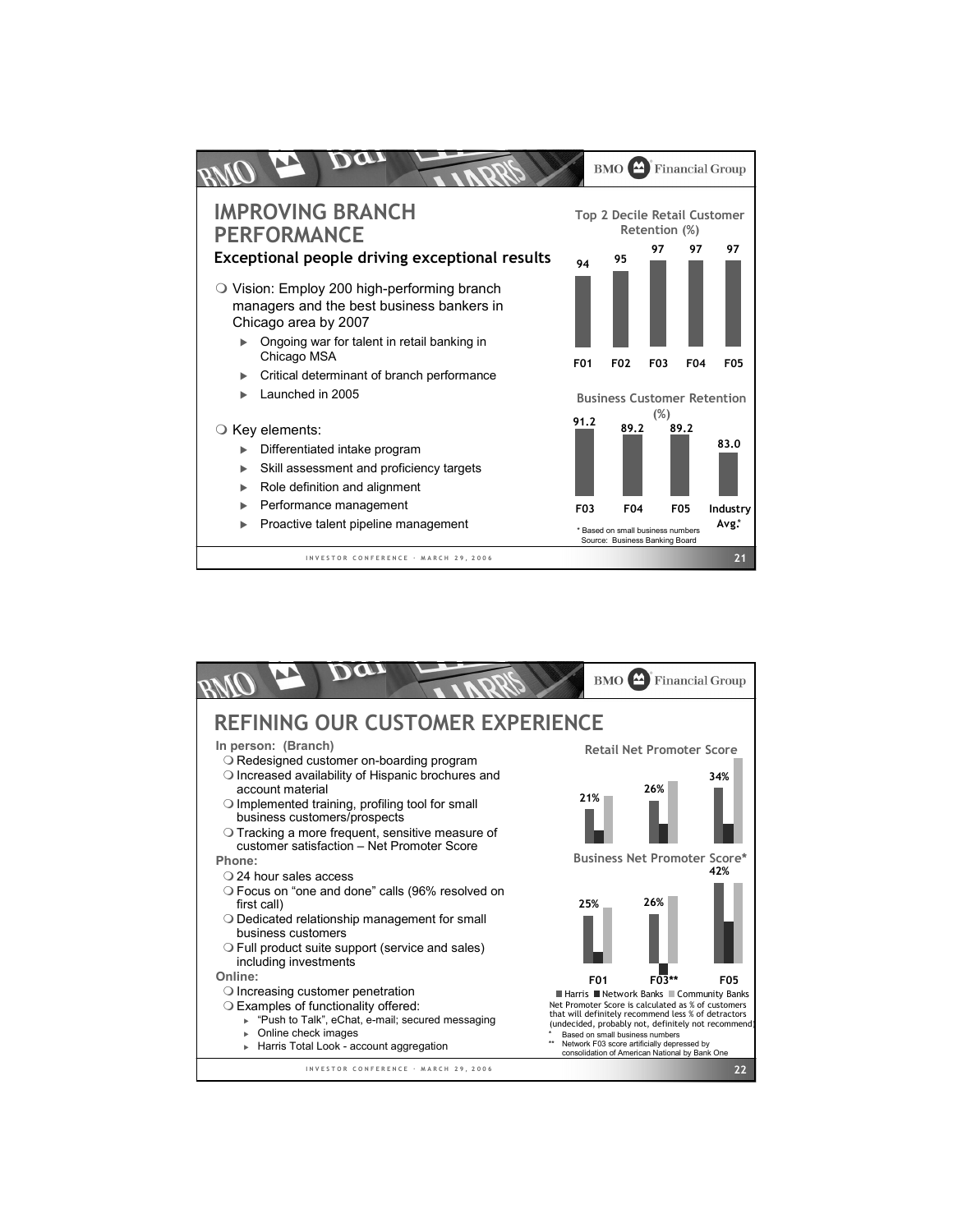

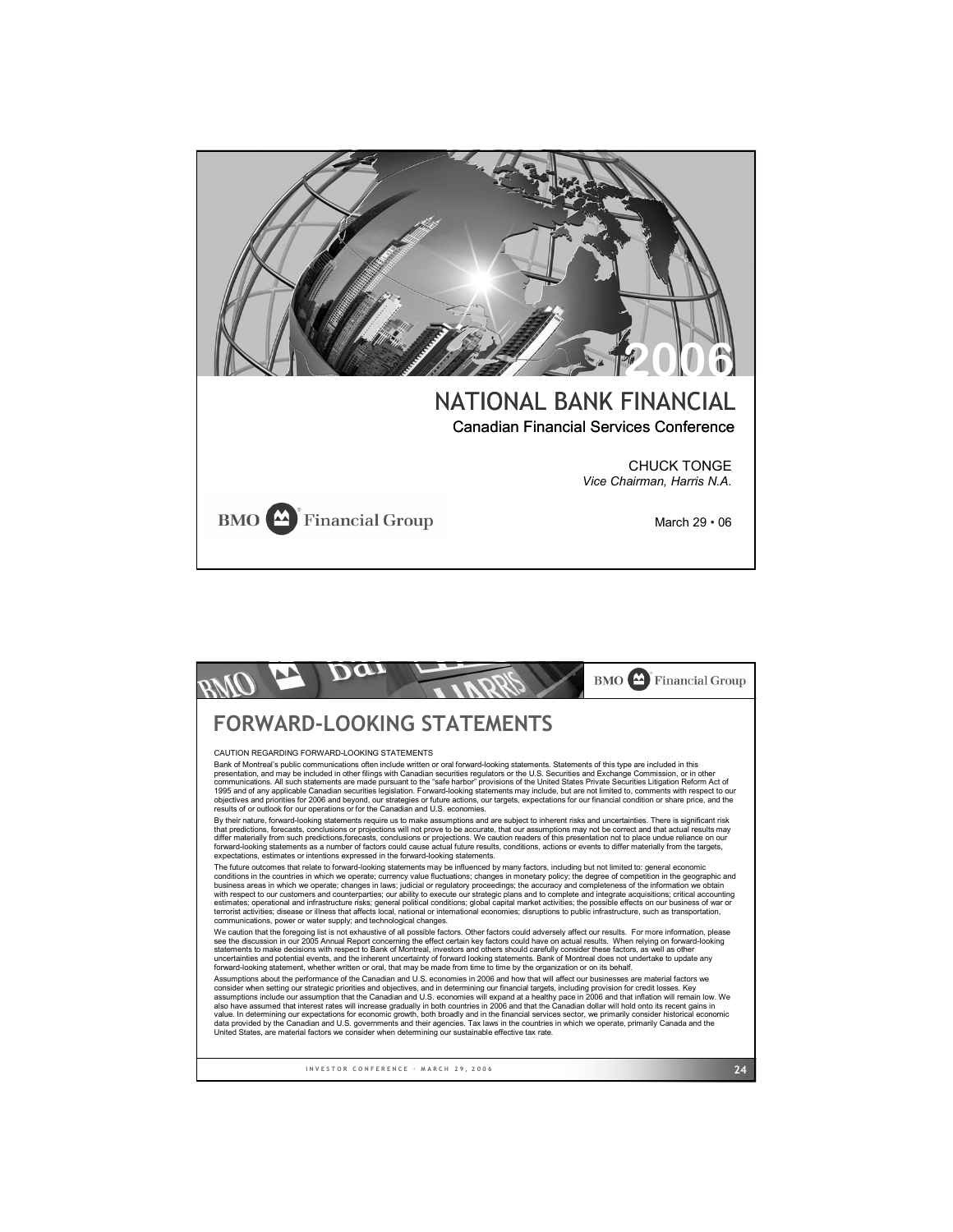

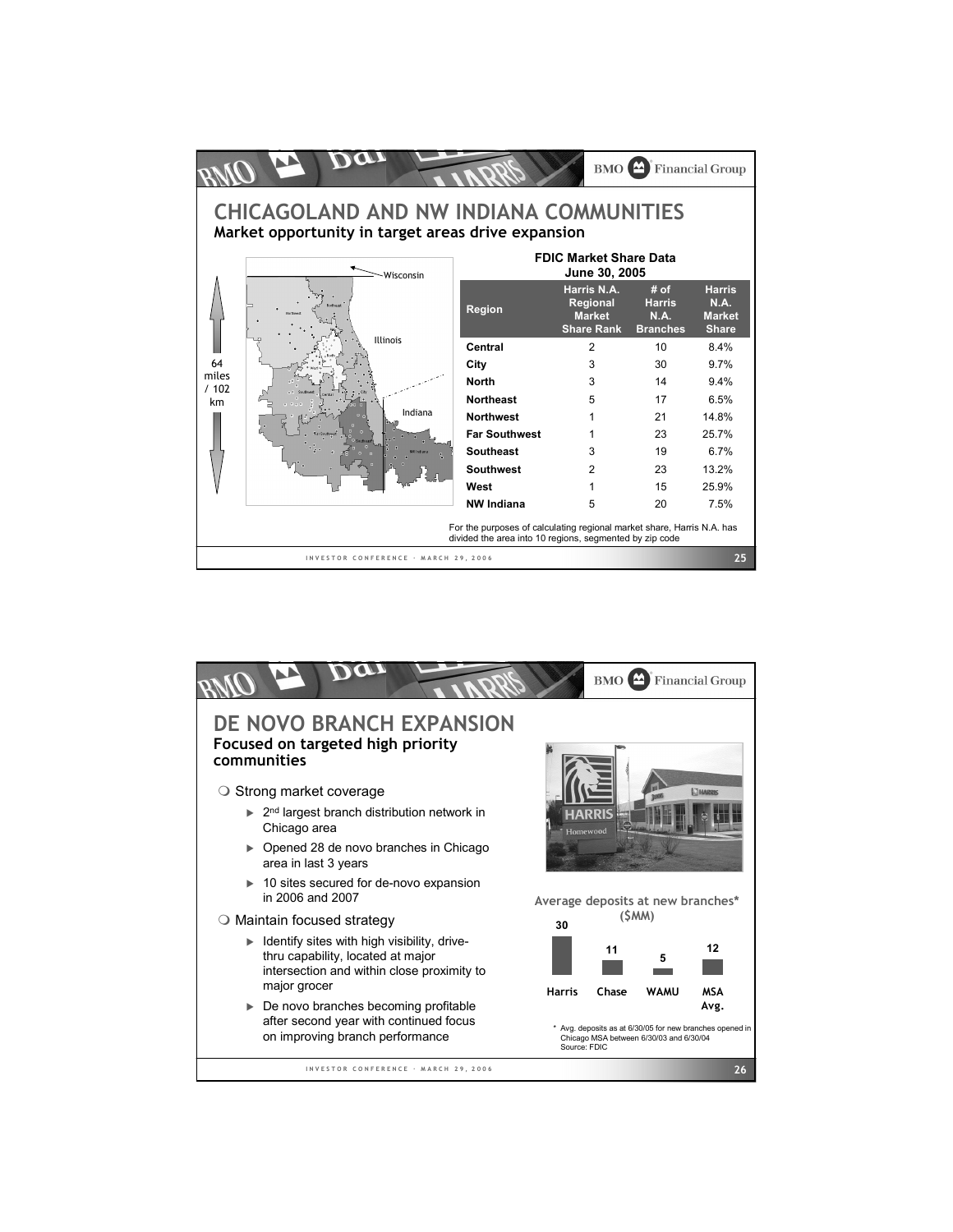|                                         |                                                      | <b>BMO</b>                  |      | <b>Financial Group</b> |
|-----------------------------------------|------------------------------------------------------|-----------------------------|------|------------------------|
|                                         | <b>ACQUISITION STRATEGY</b>                          |                             |      |                        |
|                                         | Target banks in Chicago area and<br>the U.S. Midwest | <b>Acquisition History</b>  | Year | Amount<br>(US \$MM)    |
|                                         | Advantages include deep market                       | Harris Bank                 | 1984 | 547                    |
|                                         | knowledge, the Harris brand with                     | Barrington                  | 1985 | 32                     |
|                                         | multiple lines of businesses.                        | St. Charles & Batavia       | 1988 | 26                     |
|                                         | integration experience and                           | Libertyville                | 1990 | 6                      |
|                                         | completion of the charter                            | Frankfort                   | 1990 | 17                     |
|                                         | consolidation                                        | Suburban Bancorp            | 1994 | 222                    |
|                                         | Leading with P&C creates                             | Household Int'l             | 1996 | 277                    |
|                                         | opportunities for both PCG and IBG                   | Joliet                      | 2001 | 221                    |
|                                         |                                                      | Lakeland                    | 2004 | 37                     |
|                                         | Three key questions:                                 | New Lenox State Bank (NLSB) | 2004 | 235                    |
|                                         | $\checkmark$ is it a good strategic fit?             | Mercantile                  | 2004 | 161                    |
|                                         |                                                      | Edville (Villa Park)        | 2005 | 66                     |
| $\checkmark$ is it a good cultural fit? |                                                      | Total                       |      | \$1,847                |
|                                         | $\checkmark$ Is it a good financial fit?             |                             |      |                        |
|                                         | INVESTOR CONFERENCE · MARCH 29, 2006                 |                             |      | 27                     |

|                                                                                                                      |                                                                                                                                                                                                                              |     | <b>BMO</b><br><b>IAA</b> | <b>Financial Group</b>   |               |  |  |  |
|----------------------------------------------------------------------------------------------------------------------|------------------------------------------------------------------------------------------------------------------------------------------------------------------------------------------------------------------------------|-----|--------------------------|--------------------------|---------------|--|--|--|
| <b>ACQUISITIONS - RUN-RATE SYNERGY CAPTURE</b><br>Strong progress-to-date in capturing expense synergy opportunities |                                                                                                                                                                                                                              |     |                          |                          |               |  |  |  |
| $\circ$ Key expense synergies<br>captured:                                                                           |                                                                                                                                                                                                                              |     |                          | Lakeland NLSB Mercantile | Villa<br>Park |  |  |  |
| $\triangleright$ Transition bank leadership into<br>the Harris management model                                      | <b>Pre-Acquisition</b><br>Productivity ratio (%)                                                                                                                                                                             | 53  | 57                       | 70                       | 53            |  |  |  |
| $\triangleright$ Centralize operations, item<br>processing and other back<br>office activities                       | <b>Business Case Synergy</b><br>as % of Operating NIX<br>by Year 3<br><b>Synergy Run-Rate to</b><br>Date vs. Business Case<br>$(\%)$<br><b>Projected Run-Rate</b><br><b>Synergy Capture (vs.</b><br><b>Business Case) by</b> | 16  | 15                       | 19                       | 16            |  |  |  |
| $\triangleright$ Consolidate duplicative home<br>office functional areas<br>(e.g., credit, compliance, audit)        |                                                                                                                                                                                                                              | 100 | 105                      | 85                       | 175           |  |  |  |
| Divest and/or exit non-core<br>businesses                                                                            |                                                                                                                                                                                                                              | 100 | 120                      | 125                      | 175           |  |  |  |
| $\triangleright$ Rationalize vendor contracts                                                                        | Year 3 (%)                                                                                                                                                                                                                   |     |                          |                          |               |  |  |  |
| $\circ$ On pace to exceed business<br>case targets for NLSB,<br>Mercantile and Villa Park                            |                                                                                                                                                                                                                              |     |                          |                          |               |  |  |  |
| INVESTOR CONFERENCE · MARCH 29, 2006                                                                                 |                                                                                                                                                                                                                              |     |                          |                          | 28            |  |  |  |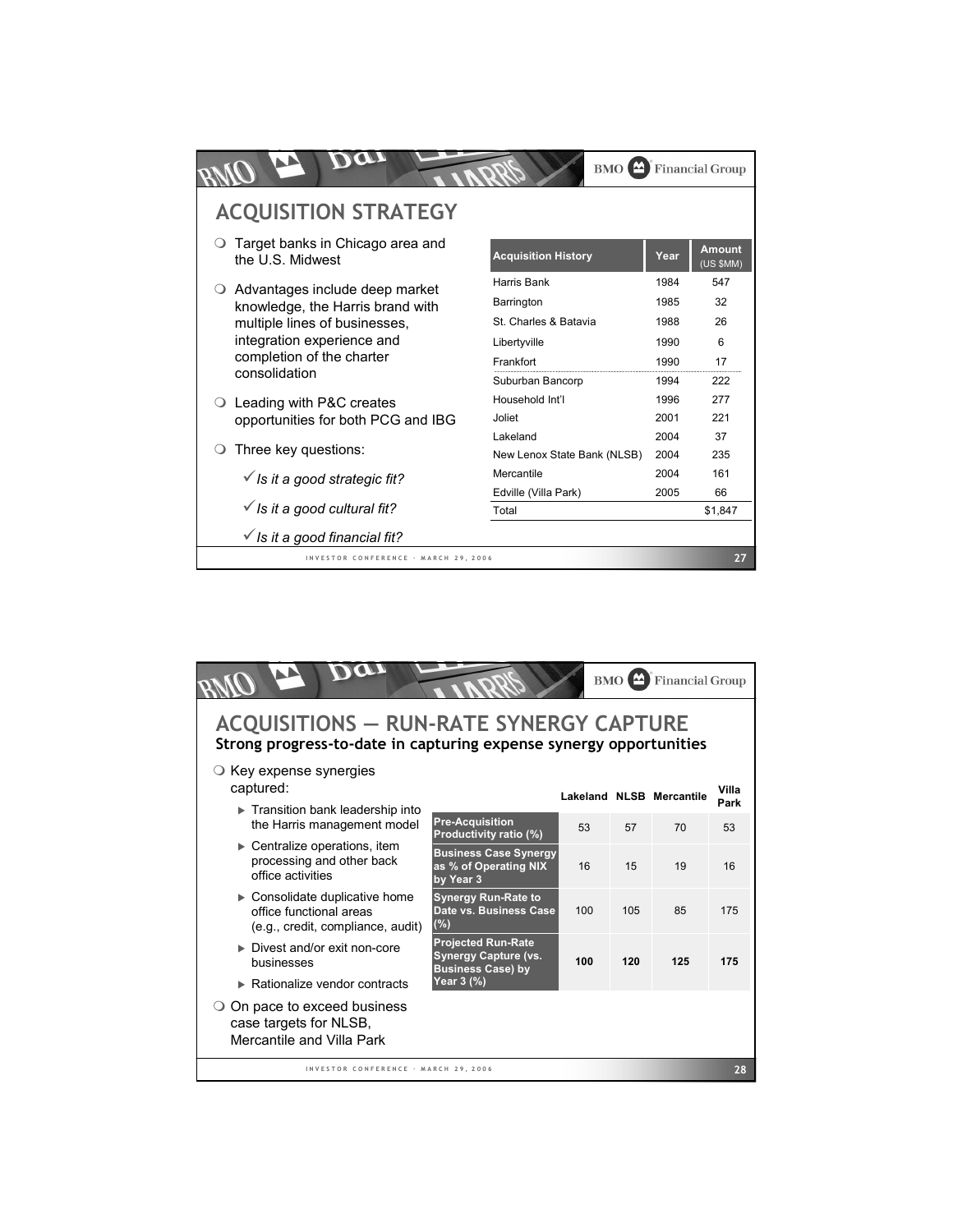

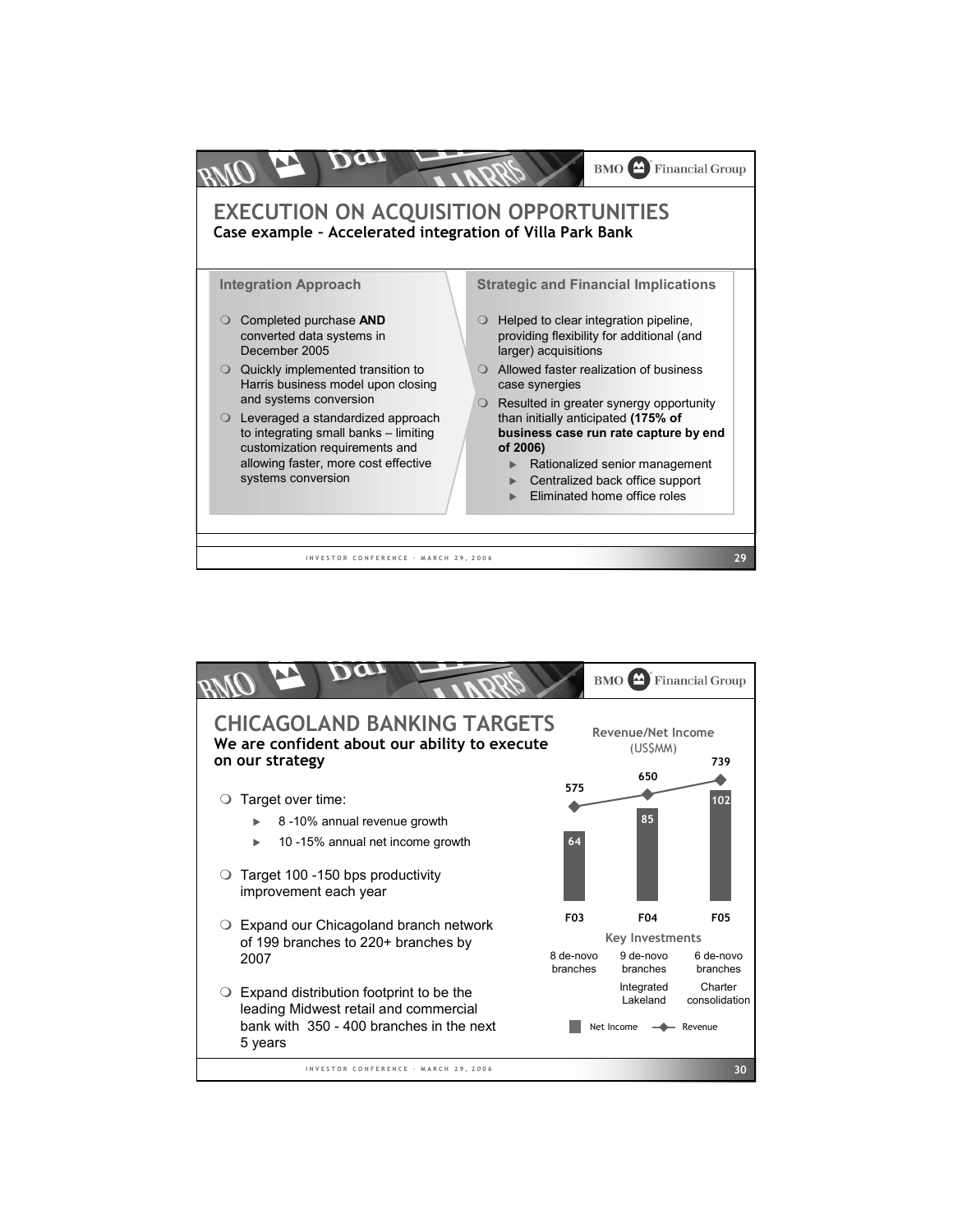